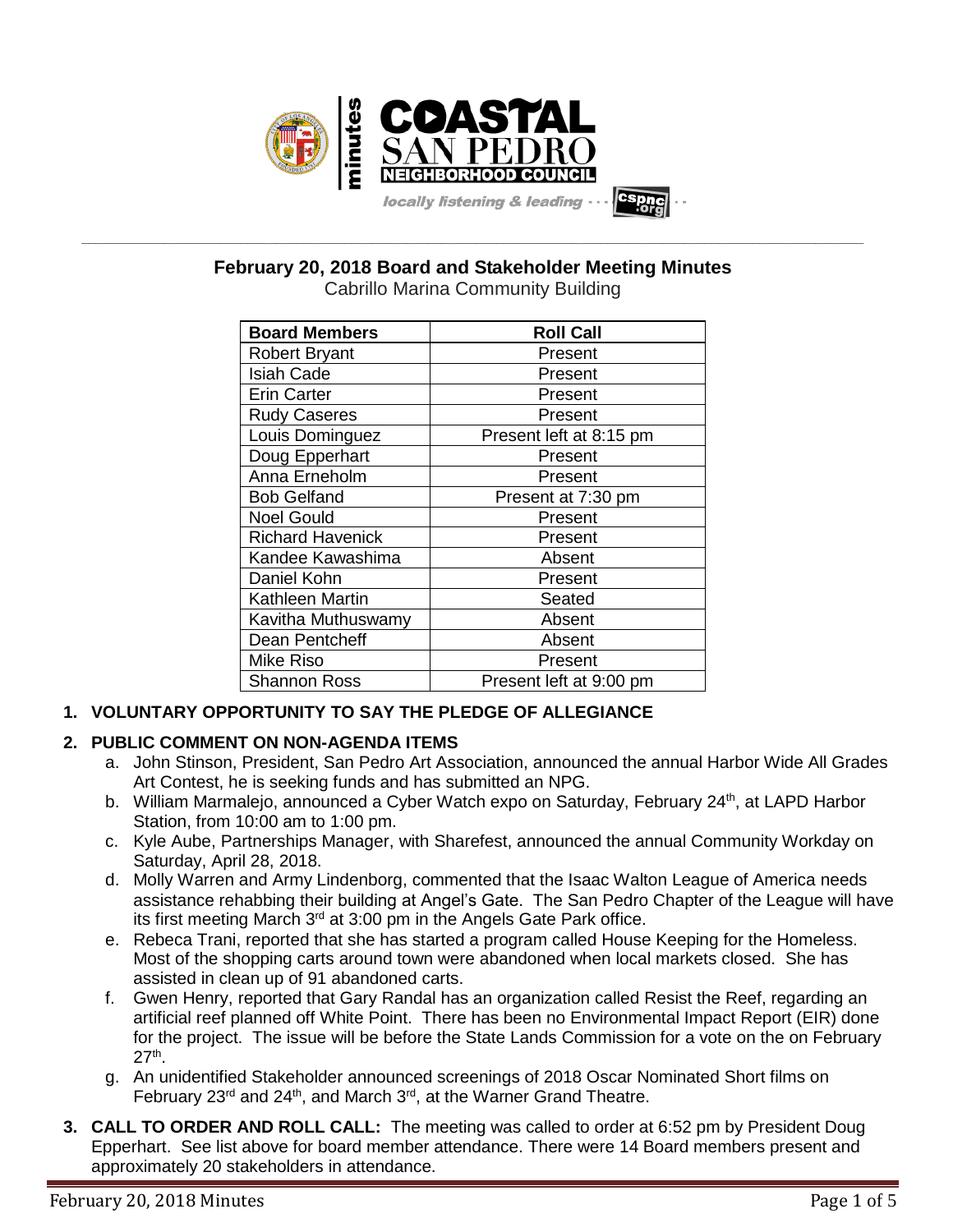- **4. BOARD MEMBER COMMENTS** Shannon Ross announced that the California Democratic Convention is February 23<sup>rd</sup> to 25<sup>th</sup>.
- **5. APPROVAL OF PRIOR MEETING MINUTES** January 16, 2018 meeting minutes approved with 12 yes (Bryant, Cade, Carter, Caseres, Dominguez, Epperhart, Erneholm, Gould, Havenick, Khon, Riso, and Ross), 0 noes, 0 abstentions, 1 not yet present (Gelfand), and 1 not yet seated (Martin).

# **6. REPORTS FROM GOVERNMENT AGENCY REPRESENTATIVES**

- a. **LAPD REPORT** Senior Lead Officer Paul Winter
	- i. Officer Winter gave a brief overview of crime statistics for the area.
	- ii. He announced the following events
		- I. A Cyber Watch expo on Saturday, February 24<sup>th</sup>, at LAPD Harbor Station, from 10:00 am to 1:00 pm.
		- II. A Town Hall meeting with City Attorney Mike Feuer and Neighborhood Prosecutor at the Port Admin Building on March  $8<sup>th</sup>$  from 6:00 to 7:30 pm.
		- III. He is having Coffee with a Cop at the Corner Store on Sunday, March  $11<sup>th</sup>$  from 12:00 pm to 2:00 pm.
	- iii. Officer Winter answered questions from the board and stakeholders.
- b. **Port of Los Angeles Port Police** Sargent Alvarez, Maritime Community Relations Officer
- i. Officer Alvarez announced the following events
	- I. A Town Hall meeting with City Attorney Mike Feuer and Neighborhood Prosecutor at the Port Admin Building on March  $8<sup>th</sup>$  from 6: to 7:00 pm.
	- II. On Sunday, February  $25<sup>th</sup>$ , at Berth 46, there will be free tours of the tall ship Amsterdam form 10:00 am to 4:00 pm.
	- III. Answered questions from the board and stakeholders.
- c. **Congresswoman Nanette Barragan** Morgan Roth Field Representative Not present
- d. **Councilman Joe Buscaino** San Pedro Field Deputy Ryan Ferguson Not present
- e. **Port of Los Angeles** Augie Bezmalinovich **–** Not present
- f. **Department of Neighborhood Empowerment (DONE)** Octaviano Rios, Neighborhood Council Advocate – Not present
- g. **Office of Mayor Garcetti** Manny Lopez, Harbor Area Representative Not Present
- h. **Senator Steven Bradford** Brenda Baker Not present
- **7. PRESENTATION BY LOS ANGELES UNIFIED SCHOOL DISTRICT REGARDING THE SAN PEDRO PORT TECHNOLOGIES-CHRISTENSEN STEAM MAGNET MIDDLE SCHOOL** – Issam Dahdul, LAUSD Senior Facilities Development Manager

a. Superintendent Downing and Mr. Dahdul gave a Power Point presentation on the proposed Port Technologies Christensen STEAM Magnet Middle School.

- b. The site would serve up to 500 students, starting with 125 sixth graders starting with the 2022/2023 school year.
- c. By the 2025/2026 school year it would have sixth through ninth grades.
- d. There has been no funding allocated to build the project yet, only funding for site evaluation.
- e. There will be a public informational meeting on the project on Wednesday, April  $4<sup>th</sup>$ , at Taper Avenue Elementary School, at 6:00 pm.
- f. Students in the neighborhood would have priority.
- g. Mr. Dahdul answered questions from the board and stakeholders.

## **8. PRESENTATION BY PORT OF LOS ANGELES REGARDING SAN PEDRO PUBLIC MARKET DEVELOPMENT STATUS** – Michael Galvin

- a. Mr. Galvin gave a Power Point presentation on the San Pedro Public Market project.
- b. He gave a brief overview of the project including the updated schedule.
- c. On Tuesday, March  $20<sup>th</sup>$ , there will be a town hall presentation on the LA Waterfront redevelopment, at the Warner Grand from 6:00 to 7:30 pm.
- d. Mr. Galvin answered questions from the board and stakeholders

# **9. ELECTION BY THE BOARD OF A NEW BOARD MEMBER TO FILL A VACANT BOARD SEAT**

a. Kathleen Martin appointed by unanimous vote.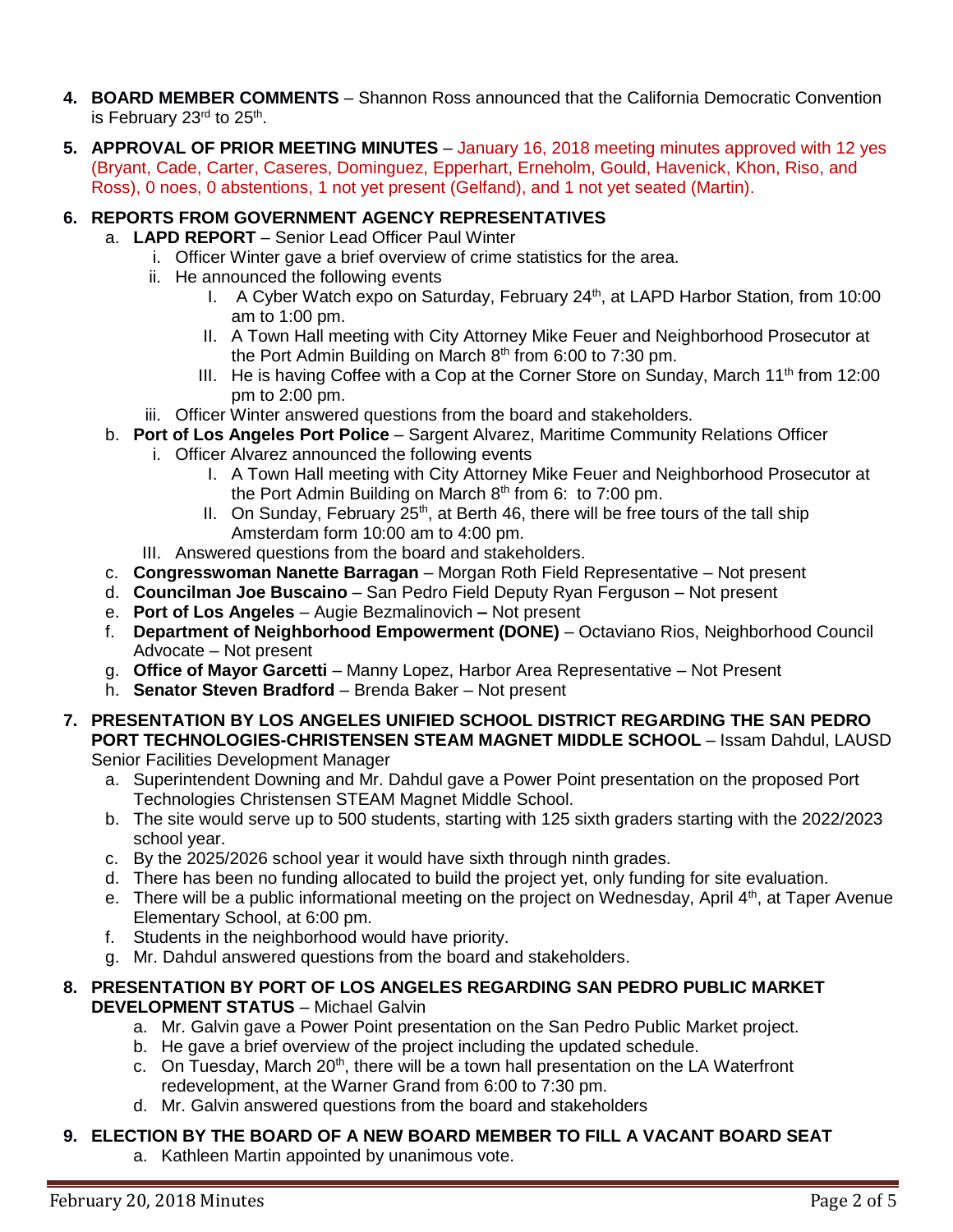## **10. MOTION TO SUPPORT EXPANSION OF SIRINAT THAI RESTAURANT** – See motion text below

*Resolved, the Coastal San Pedro Neighborhood Council is in support of Sirinat Thai expanding the store footprint located in the strip mall at the corner of 25th and Western Ave., in San Pedro; and Be it further resolved that we support the project as proposed.* 

Motion from committee passed with 12 yes (Bryant, Cade, Carter, Caseres, Epperhart, Erneholm, Gould, Havenick, Khon, Martin, Riso, and Ross), 1 no (Gelfand), 0 abstentions, and 1 left meeting early (Dominguez).

**11. MOTION TO SUPPORT BONNIN-KORETZ PROPOSAL** (Los Angeles City Council File 18-0042) to hold oil companies accountable for climate change – See motion text below

Motion from committee failed with 4 yes (Carter, Erneholm, Havenick, and Martin), 7 noes (Bryant, Cade, Caseres, Epperhart, Gelfand, Gould, and Riso), 1 abstention (Khon), and 2 left meeting early (Dominguez and Ross).

## **12. MOTION TO CHANGE THE DEADLINE FOR NEIGHBORHOOD PURPOSE GRANTS AND COMMUNITY IMPROVEMENT PROJECTS TO APRIL 6**

*Resolved*, the deadline for applications to the Coastal San Pedro Neighborhood Council for Neighborhood Purpose Grants and Community Improvement Projects shall be 6 April 2018.

Motion from committee passed with 11 yes (Bryant, Cade, Carter, Caseres, Epperhart, Erneholm, Gould, Havenick, Khon, Martin, and Riso), 0 no, 1 abstention (Gelfand), and 2 left meeting early (Dominguez and Ross).

## **13. MOTION TO AUTHORIZE COMMITTEE MEETINGS IN SAN PEDRO CITY HALL**

*Resolved*, the Coastal San Pedro Neighborhood Council shall permit committees to use meeting space in the San Pedro City Hall, subject to approval by City Counsel.

Motion by **Robert Bryant** to authorize the Coastal San Pedro Neighborhood Council shall permit committees to use meeting space in the San Pedro City Hall, second by **Mike Riso**, passed with 12 yes (Bryant, Cade, Carter, Caseres, Epperhart, Erneholm, Gelfand, Gould, Havenick, Khon, Martin, and Riso), 0 no, 0 abstentions, and 2 left meeting early (Dominguez and Ross).

## **14. MOTION TO AUTHORIZE EXPENDITURE OF \$20 FOR TWO HOURS FOR MEETING SPACE AT ANGELS GATE CULTURAL CENTER, NOT TO EXCEED \$200 PER MONTH**

*Resolved*, the Coastal San Pedro Neighborhood Council authorizes the expenditure of an amount of \$20 per two hours for meeting space at Angels Gate Cultural Center, with the total not to exceed \$200 per month.

**Motion** by **Richard Havenick** to amend the amount to \$50 per meeting, second by **Anna Erneholm**, passed with 11 yes (Bryant, Cade, Carter, Caseres, Epperhart, Erneholm, Gelfand, Gould, Havenick, Khon, and Riso), 0 no, 0 abstentions, 1 ineligible (Martin), and 2 left meeting early (Dominguez and Ross).

**Motion** by **Bob Gelfand** to amend the amount to \$400 per month, second by **Richard Havenick**, passed with 8 yes (Bryant, Carter, Caseres, Erneholm, Gelfand, Gould, Havenick and Khon,), 1 no (Cade), 2 abstentions (Epperhart and Riso), 1 ineligible (Martin), and 2 left meeting early (Dominguez and Ross).

**Motion** by **Anna Erneholm** to approve as amended above, second by **Richard Havenick**, passed with 8 yes (Carter, Caseres, Epperhart, Erneholm, Gelfand, Gould, Havenick, and Khon). 1 no (Bryant), 2 abstentions (Cade and Riso), 1 ineligible (Martin), and 2 left meeting early (Dominguez and Ross).

## **15. COMMITTEE REPORTS**

- a. Budget & Finance Committee Chair Bob Bryant No new information
- b. Emergency Preparedness and Public Safety Committee Chair Bob Gelfand No new information
- c. Parks and Coastline Committee Chair Noel Gould LAPD was issuing tickets at Point Fermin Park for riding bikes in the park There is an issue with the signs having the wrong municipal code. The sign issue is being addressed by the Dept. of Rec and Parks. It is legal to ride your bike in the park.
- d. Planning and Transportation Committee Chair Mike Riso No new information
- e. Environment and Sustainability Committee Chair Anna Erneholm No new information
- f. Economic Development Committee No new information
- g. Homeless Committee Kathleen Martin, Chair
	- i. The committee had first meeting this month.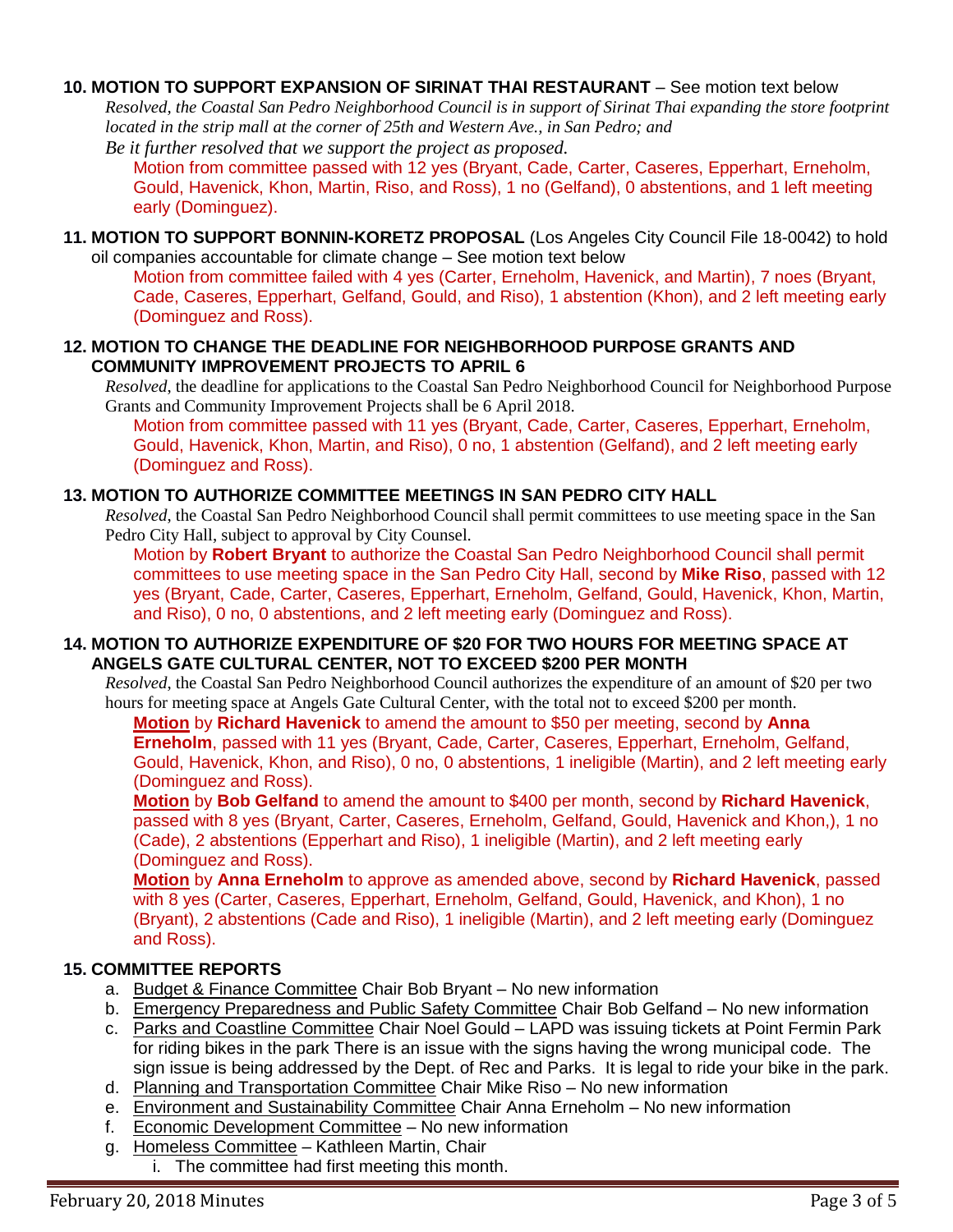ii. They participated in the annual Los Angeles Homeless Services Authority's homeless count.

## **16. TRESURER'S REPORT** – Items postponed

*Budget and Finance (Consent Calendar)*

## **17. BOARD APPROVAL OF MONTHLY EXPENDITURE REPORTS**

## **18. BOARD APPROVAL OF EXPENSES**

## **19. MOTION FOR CREATION OF AN AD HOC COMMITTEE ON SUNKEN CITY**

Motion by **Noel Gould** to create an ad hoc committee on Sunken City, second by **Bob Gelfand**, passed with 12 yes (Bryant, Cade, Carter, Caseres, Epperhart, Erneholm, Gelfand, Gould, Havenick, Khon, Martin, and Riso), 0 no, 0 abstentions, and 2 left meeting early (Dominguez and Ross).

## **20. APPOINTMENT OF ANNA ERNEHOLM TO BE A COMMUNITY IMPACT STATEMENT FILER**

Motion to appoint Anna Erneholm to be a Community Impact Statement filer, passed with 12 yes (Bryant, Cade, Carter, Caseres, Epperhart, Erneholm, Gelfand, Gould, Havenick, Khon, Martin, and Riso), 0 no, 0 abstentions, and 2 left meeting early (Dominguez and Ross).

#### **21. APPOINTMENTS OF COMMITTEE MEMBERS, COMMITTEE OFFICERS, AND OTHER BOARD REPRESENTATIVES**

a. Appointment of Bob Milling, Bob Gelfand, Mike Riso, Noel Gould, Jacqueline Lambrichts, to the Ad Hoc Sunken City committee, Noel Gould to chair.

#### **22. ANNOUNCEMENTS** – None

## **23. PUBLIC COMMENT ON NON-AGENDA ITEMS** – None

**24. ADJOURNMENT**:The meeting was adjourned at 9:37 pm. The next regular meeting is March 19, 2018.

Respectfully submitted, Sheryl Akerblom for the Coastal San Pedro Neighborhood Council

## MOTION TEXT

## **11. Motion to support Bonin-Koretz proposal (Los Angeles City Council File 18-0042) to hold oil companies accountable for climate change.**

*Whereas* City of Los Angeles Councilman Mike Bonin, 11th District (coastal areas of West Los Angeles) and Paul Koretz, 5th District (West Los Angeles) submitted a proposal to City Attorney Mike Feuer, to discuss potential legal claims against corporations that profit from the production and sale of fossil fuels and calls for the City to file an amicus/friend of the court brief to assist New York City with litigation against Chevron Corp, Concoco Phillips, Royal Dutch Shell and other companies which seeks to shift the costs of protecting from climate change impacts back to the referenced fossil fuel companies; and

*Whereas* records document that the oil industry was fully informed of the destructive effects from climate change resulting from fossil fuel use as far back as 1977 and continued increasing production and marketing and campaigns of climate misinformation. (Source: *Scientific American* October 26, 2015 and *InsideClimate News* investigation as confirmed by multiple peer-reviewed agencies such as Harvard University August 23, 2017, Union of Concerned Scientists, August 2015, and others.); and

*Whereas* the proposal was also signed by Councilman Jose Huizar, 14th District (Northeast Los Angeles) and Councilman Marqueeze Harris-Dawson, 8th District (Western South Los Angeles); and

*Whereas* San Francisco and Oakland have filed climate change lawsuits, saying oil and gas companies should pay for the ongoing cost of protecting Bay Area cities from rising sea levels, which may exceed the \$5 billion required to upgrade the city's seawall; and

*Whereas* Councilman Bonin stated that the City of Los Angeles should seek both financial reimbursement and policy changes from the petroleum industry;